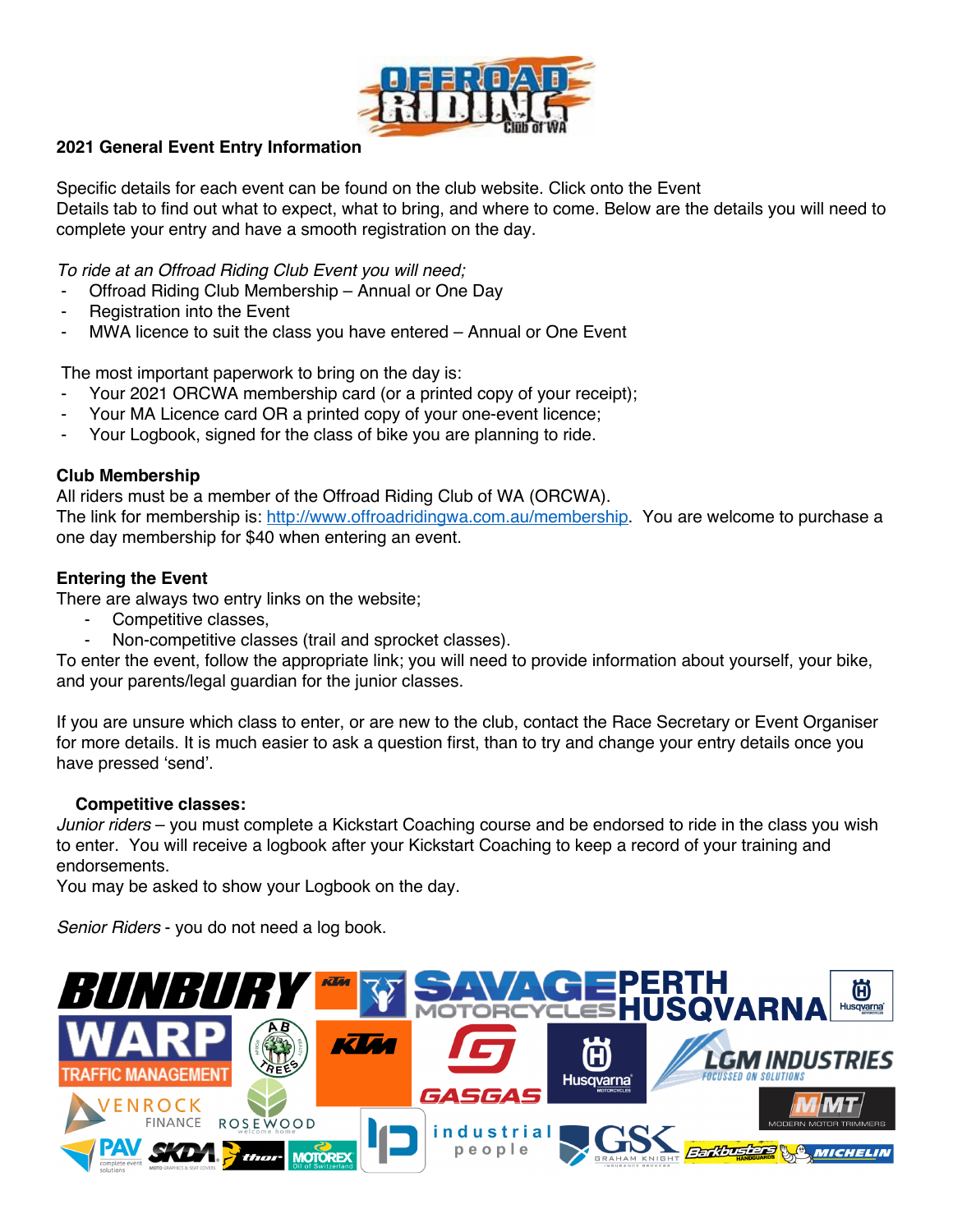

- . To ride as a competitive rider you will need to have a Motorcycling Australia competitive licence, either annual or one event from MWA. Juniors can purchase this after Kickstart coaching.
- Annual Junior National Licence \$302
- Annual Senior National Licence \$329
- Or a one event competition licence is \$75 available here http://www.motorcyclingwa.org.au/riders/licence/

## **Non-Competitive classes:**

• To ride as a non-competitive rider you need to have

- an annual Motorcycling Australia Recreational licence (16 & over) \$137 or
- an annual Motorcycling Australia Mini Licence (4 15) \$130 or
- or a recreational one-event licence from MWA for \$30 available here http://www.motorcyclingwa.org.au/riders/licence

If you register for an event and your Motorcycling Australia (MA) licence is not current there is plenty of time for you to purchase an annual licence or one event licence *prior* to the day of the event. If you do this please bring a printed copy to the event.

Purchasing a Motorcycling Australia Licence does not automatically enter you into the event. This is a separate process and you will need to do both to ensure you are able to ride on the day.

#### **Guardianship**

If your parents or legal guardians aren't bringing you to the event; you need to provide a signed guardianship form with you for the adult that is responsible for you on race day. You cannot complete this on the day, because your parents need to sign it before you come.

This is important, you cannot ride without a signed guardianship form if you don't have a parent or legal guardian with you on the day. The link to the guardianship form is http://docs.wixstatic.com/ugd/08e050\_777c7ee062a74f1bbea07ef628f00c0e.pdf.

### **Volunteering**

Our club is run by a dedicated team of volunteers, and there is always room for more! Whether it's helping out for a few hours on the day, or staying over to help clean up on Sunday, you help is greatly appreciated. See our Volunteer Coordinator to find out what you can do to get more involved.

#### **Keep up to date**

Like the club's Facebook page, as regular updates are posted on this. Have a look through the links on the website. There is a lot of great information there, especially if you are new to the sport.